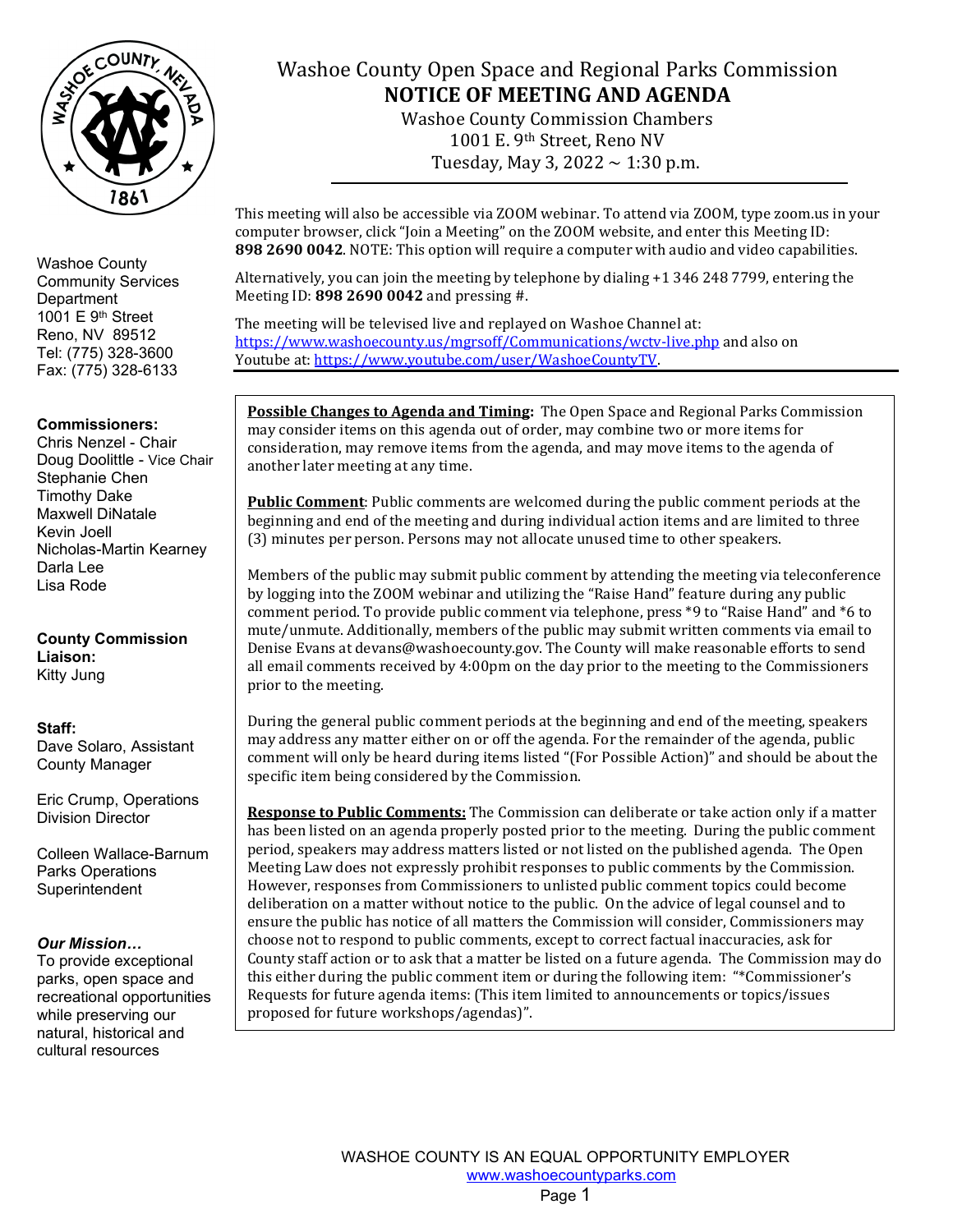

### **Commissioners:**

Chris Nenzel - Chair Doug Doolittle - Vice Chair Stephanie Chen Timothy Dake Maxwell DiNatale Kevin Joell Nicholas-Martin Kearney Darla Lee Lisa Rode

### **County Commission Liaison:** Kitty Jung

## **Staff:**

Dave Solaro, Assistant County Manager

Eric Crump, Operations Division Director

Colleen Wallace-Barnum Parks Operations **Superintendent** 

### *Our Mission…*

To provide exceptional parks, open space and recreational opportunities while preserving our natural, historical and cultural resources

# Washoe County Open Space and Regional Parks Commission **NOTICE OF MEETING AND AGENDA**

Washoe County Commission Chambers 1001 E. 9th Street, Reno NV Tuesday, May 3, 2022  $\sim$  1:30 p.m.

**Forum Restrictions and Orderly Conduct of Business:** The Commission Chair may order the removal of any person whose statement or other conduct disrupts the orderly, efficient, or safe conduct of the meeting. Warnings against disruptive conduct may or may not be given before removal. The viewpoint of a speaker will not be restricted, but reasonable restrictions may be imposed upon the time, place, and manner of speech. Irrelevant and unduly repetitious statements and personal attacks which antagonize or incite others are examples of speech that may be reasonably limited.

**Posting of the Agenda**: Pursuant to NRS 241.020, please be advised that the agenda for the Open Space & Regional Park Commission Meeting has been posted at the Washoe County Administration Building (1001 E 9<sup>TH</sup> Street); and has been electronically posted on the State of Nevada Public Notice website at[: https://notice.nv.gov](https://notice.nv.gov/) and the Washoe County Regional Parks and Open Space website at:

[https://www.washoecounty.us/parks/board\\_committees/index.php.](https://www.washoecounty.us/parks/board_committees/index.php)

**How to Get Copies of the Agenda and Supporting Materials:** Copies of this agenda and supporting materials for the items on the agenda provided to the Open Space and Regional Parks Commission may be obtained on the Washoe County Regional Parks and Open Space website at[: https://www.washoecounty.us/parks/board\\_committees/index.php](https://www.washoecounty.us/parks/board_committees/index.php) or by contacting Denise Evans at *devans@washoecounty.gov*. If you make a request, we can provide you with a link to the website, send you the material by email or prepare copies for you at no charge. Supporting material are available to the public at the same item they are available to the Commission. If materials are distributed at a meeting, they are available within one business day after the meeting.

**Appeal Procedure for Discretionary Permits for Active Recreation Uses:** Discretionary permit decisions for Active Recreational Use rendered by the Open Space and Regional Parks Commission are appealable to the Board of County Commissioners. If you disagree with the decision of the Open Space and Regional Parks Commission and you want to appeal its action, call the Community Services staff immediately, at (775) 328-6100. You will be informed of the appeal procedure, application fee, and the time in which you must act. Appeal periods vary from seven (7) to fifteen (15) days, depending on the type of application.

- 1. Call to Order/Roll Call
- 2. Pledge of Allegiance
- 3. Introduction and Welcome of new Open Space and Regional Park Commissioners, Kevin Joell and Timothy Dake.
- 4. Public Comment: Comment heard under this item will be limited to three minutes per person and may pertain to matters both on and off the Commission agenda. The Commission will also hear public comment during individual action items, with comment limited to three minutes per person. Comments are to be made to the Commission as a whole.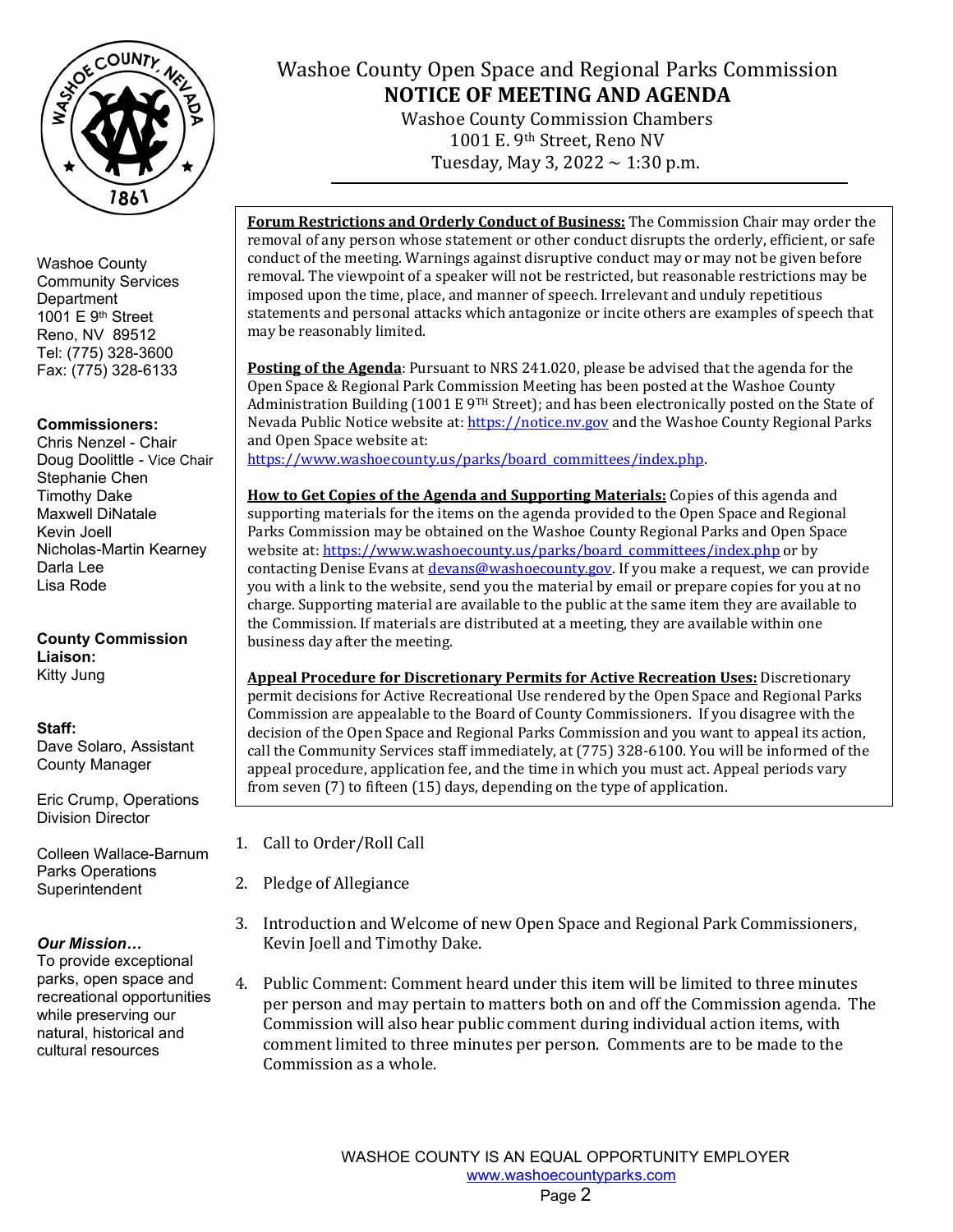

## **Commissioners:**

Chris Nenzel - Chair Doug Doolittle - Vice Chair Stephanie Chen Timothy Dake Maxwell DiNatale Kevin Joell Nicholas-Martin Kearney Darla Lee Lisa Rode

**County Commission Liaison:** Kitty Jung

**Staff:**  Dave Solaro, Assistant County Manager

Eric Crump, Operations Division Director

Colleen Wallace-Barnum Parks Operations Superintendent

### *Our Mission…*

To provide exceptional parks, open space and recreational opportunities while preserving our natural, historical and cultural resources

# Washoe County Open Space and Regional Parks Commission **NOTICE OF MEETING AND AGENDA**

Washoe County Commission Chambers 1001 E. 9th Street, Reno NV Tuesday, May 3, 2022  $\sim$  1:30 p.m.

- 5. Approval of the Agenda for the Open Space and Regional Parks Commission Meeting of May 3, 2022. (For Possible Action)
- 6. Approval of the Minutes for the Open Space and Regional Parks Commission Meeting o[f April 5, 2022.](https://www.washoecounty.gov/parks/board_committees/2022/files/040522-DRAFT-Parks-Open-Space-Minutes.pdf) (For Possible Action)
- 7. Resolution for Phil Brazier for his 20 years of service and contributions as the Washoe County Horticulture Assistant. (For Possible Action)
- 8. Resolution for Dan O'Connor for his 18 years of service and contributions as the Washoe County Park Maintenance Supervisor. (For Possible Action)
- 9. Eagle Scout Presentation
- 10. Presentation, discussion, and possible recommendation to the Board of County Commission to approve a sub-lease Agreement with Silver Arrow Bowman (SAB) for the non-exclusive use of 110-acres known as the Regional Archery Facility for a term of 5 years with a one-time renewal option of 5 years. SAB will provide a minimum of \$2000 annually towards the maintenance and upkeep of the Regional Shooting Facility. (For Possible Action)
- 11. Presentation, discussion, and possible recommendation to the Board of County Commissioners to adopt the 2022 Hidden Valley Regional Park Master Plan. (Commission District 4.) (For Possible Action)
- 12. Quarterly update of the off-leash dog pilot program, which allows off-leash dogs during certain hours in areas of North Valleys, Lazy 5, and South Valleys parks by Celia Walker, Park Ranger II. Updates will include status of the program and observations of the public's participation in the program since November 2021.

### 13. Parks Reports:

- [Park District Reports](https://www.washoecounty.gov/parks/board_committees/2022/files/Park-District-Report-APRIL-for-May-22-meeting.pdf) to include staffing, activities, upcoming events at Regional Parks and Open Space parks
- May Center Report to include staffing, activities, upcoming events and visitation at the Wilbur D. May Arboretum and Museum
- [Volunteer Service Report](https://www.washoecounty.gov/parks/board_committees/2022/files/Volunteer-Services-Report--May-2022-Meeting.pdf) to include volunteer projects, programs, and statistics
- [Park Planning Report](https://www.washoecounty.gov/parks/board_committees/2022/files/Planning-APRIL-may-Mtg-2022.pdf) to include the highlights of current planning and construction projects, trails, interpretive features, natural resource management efforts, grants, State Question 1 and interjurisdictional/regional open space planning issues
- [Golf Report](https://www.washoecounty.gov/parks/board_committees/2022/files/Golf-Combined_Mar-for-May-2022-mtg.pdf) to include updates on course conditions, rounds of play, financials, and current projects